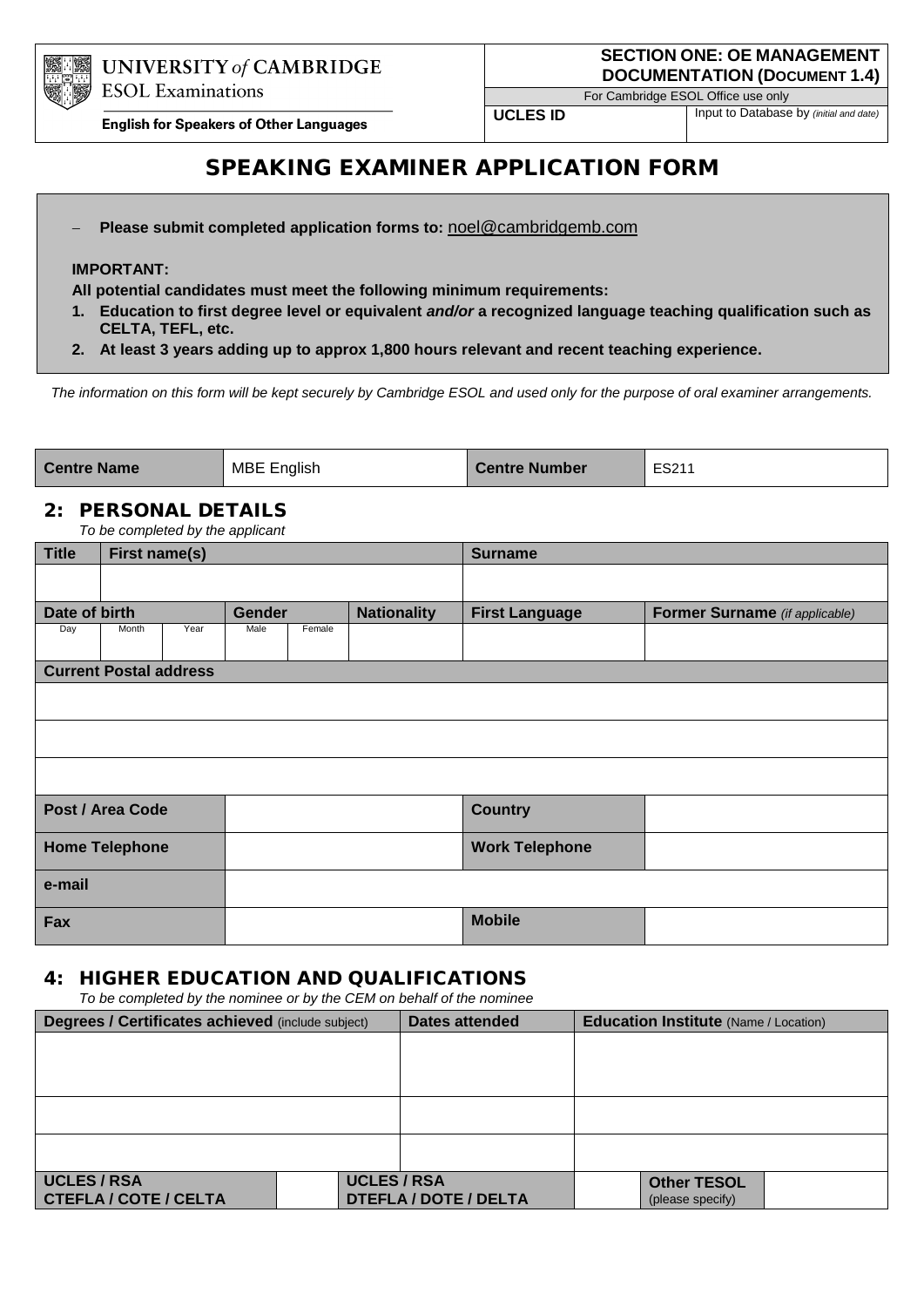### 5: ENGLISH LANGUAGE PROFICIENCY

*This must be completed if English is not the nominee's first language*

| <b>Highest qualification achieved (and grade)</b>                                  | Date awarded |     | <b>Awarding body</b>               |  |
|------------------------------------------------------------------------------------|--------------|-----|------------------------------------|--|
|                                                                                    |              |     |                                    |  |
| Was the Cambridge ESOL English Language<br><b>Proficiency Interview conducted?</b> | Yes          | No. | If so, which band was<br>achieved? |  |

#### 6: PRESENT AND PREVIOUS EMPLOYMENT

*To be completed by the applicant. Relevant teaching experience should be written first.* 

| Date (From /To) | To be completed by the applicant. Here vant teaching experience should be written mot.<br><b>Employer</b> (Name / Location) | Duties (include details of ages, levels and nationalities taught) |
|-----------------|-----------------------------------------------------------------------------------------------------------------------------|-------------------------------------------------------------------|
|                 |                                                                                                                             |                                                                   |
|                 |                                                                                                                             |                                                                   |
|                 |                                                                                                                             |                                                                   |
|                 |                                                                                                                             |                                                                   |
|                 |                                                                                                                             |                                                                   |
|                 |                                                                                                                             |                                                                   |
|                 |                                                                                                                             |                                                                   |
|                 |                                                                                                                             |                                                                   |
|                 |                                                                                                                             |                                                                   |
|                 |                                                                                                                             |                                                                   |
|                 |                                                                                                                             |                                                                   |
|                 |                                                                                                                             |                                                                   |
|                 |                                                                                                                             |                                                                   |
|                 |                                                                                                                             |                                                                   |
|                 |                                                                                                                             |                                                                   |
|                 |                                                                                                                             |                                                                   |
|                 |                                                                                                                             |                                                                   |
|                 |                                                                                                                             |                                                                   |
|                 |                                                                                                                             |                                                                   |
|                 |                                                                                                                             |                                                                   |
|                 |                                                                                                                             |                                                                   |
|                 |                                                                                                                             |                                                                   |
|                 |                                                                                                                             |                                                                   |
|                 |                                                                                                                             |                                                                   |
|                 |                                                                                                                             |                                                                   |
|                 |                                                                                                                             |                                                                   |
|                 |                                                                                                                             |                                                                   |
|                 |                                                                                                                             |                                                                   |
|                 |                                                                                                                             |                                                                   |
|                 | TOTAL NUMBER OF YEARS TEACHING EXPERIENCE                                                                                   |                                                                   |